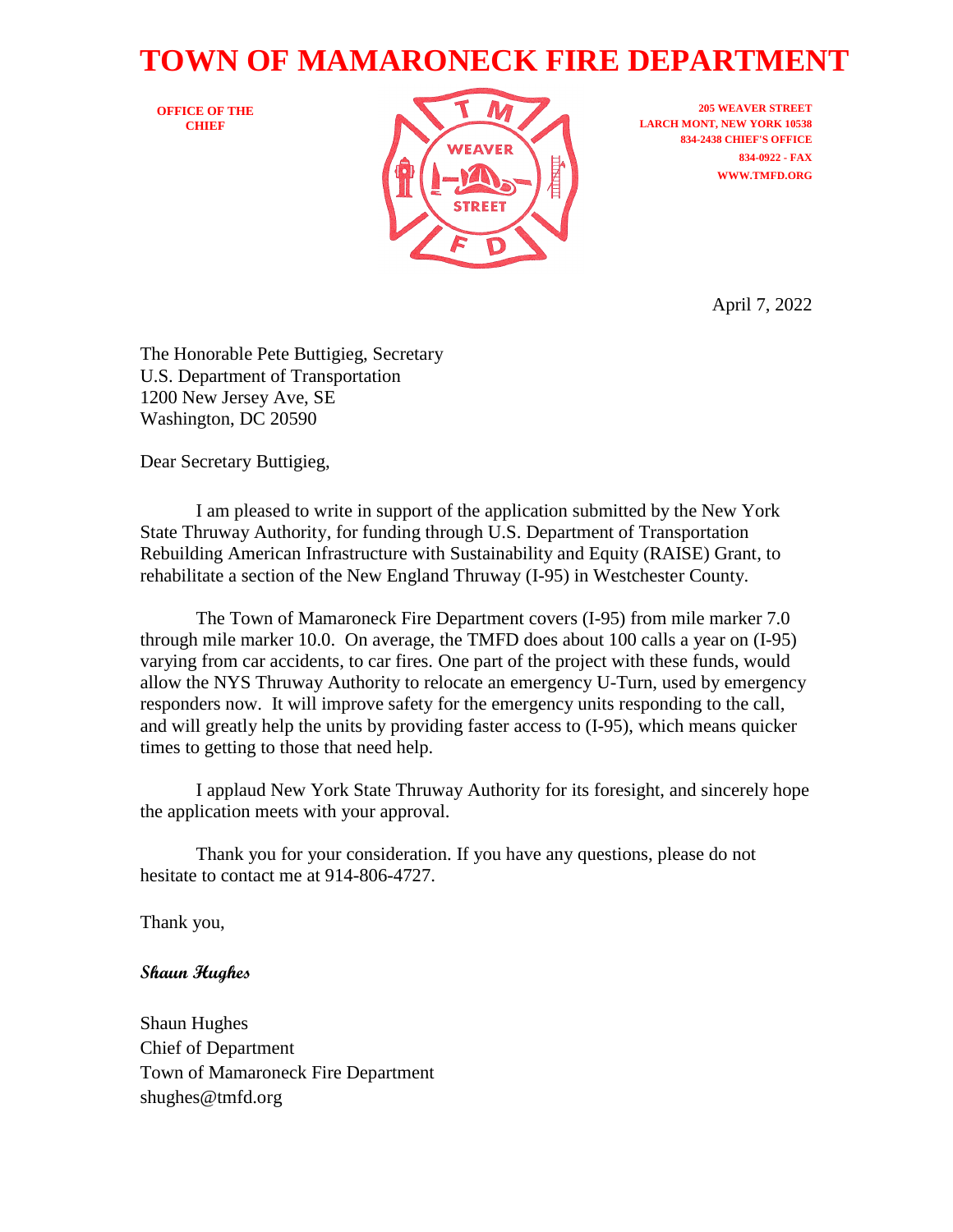## **Collaboration with the Town of Mamaroneck Fire Department to Relocate an Existing U-turn Near Exit 17**

## **Site Visit - Oct. 6, 2021**

Thruway Authority representatives, along with the current and former fire chiefs and the Town Engineer, visited the location that the Town of Mamaroneck Fire Department proposed for a new U-turn on I-95 in New Rochelle (approx. MP 606.8).

After the meeting, the fire department was still interested in seeing the new U-turn constructed, because the added distance will allow them to move safely move across traffic during peak hours.

The Authority determined that the U-turn will have operational benefits, since it can also be used by the Authority and state police. It will better accommodate the turning radii of the fire trucks and allow more room for deceleration and acceleration.